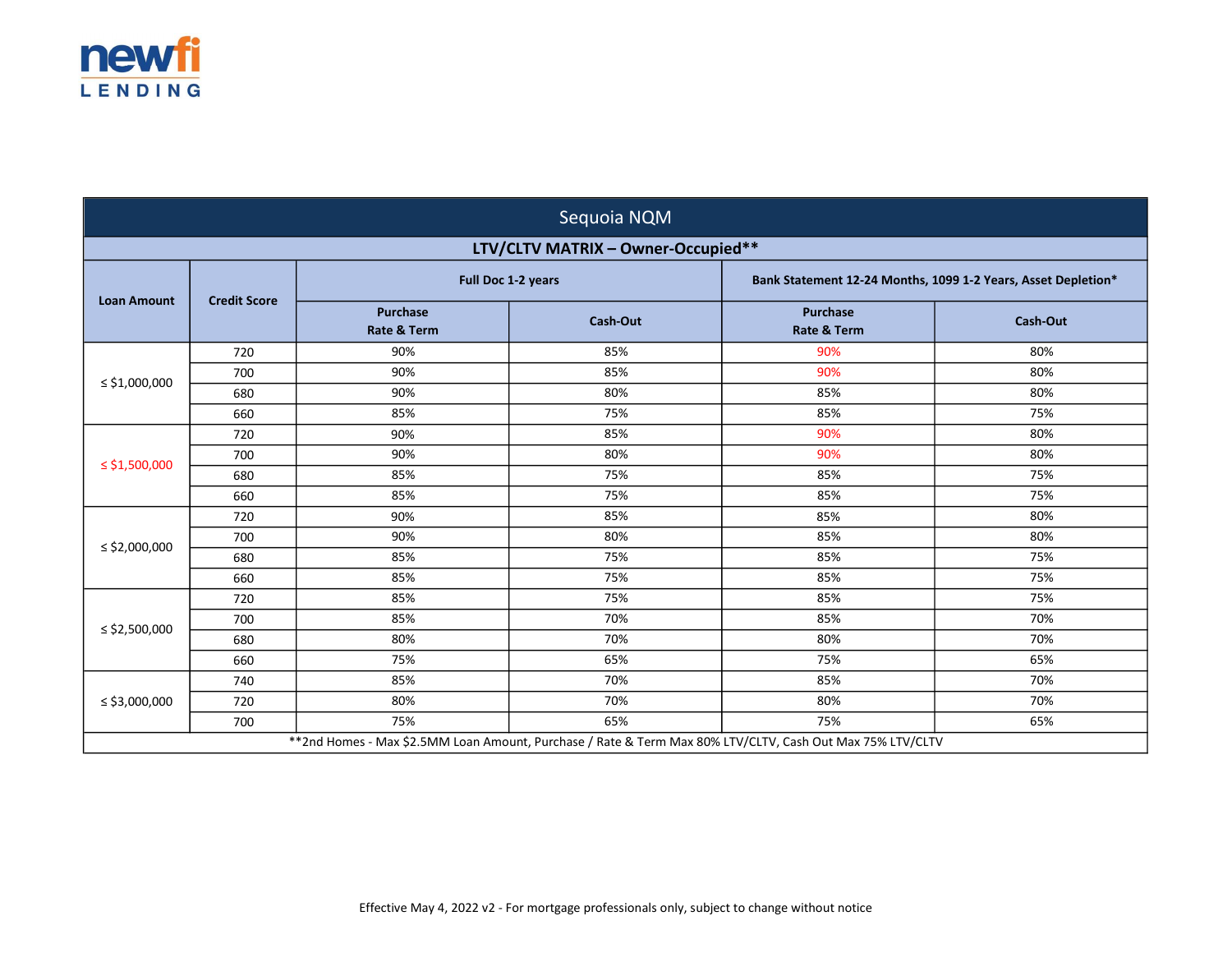

| LTV/CLTV MATRIX - Non-Owner Occupied |                     |                         |          |                                                               |                 |  |
|--------------------------------------|---------------------|-------------------------|----------|---------------------------------------------------------------|-----------------|--|
| <b>Loan Amount</b>                   | <b>Credit Score</b> | Full Doc 1-2 years      |          | Bank Statement 12-24 Months, 1099 1-2 Years, Asset Depletion* |                 |  |
|                                      |                     | Purchase<br>Rate & Term | Cash-Out | Purchase<br>Rate & Term                                       | <b>Cash-Out</b> |  |
|                                      | 720                 | 85%                     | 75%      | 85%                                                           | 75%             |  |
|                                      | 700                 | 85%                     | 75%      | 85%                                                           | 75%             |  |
| ≤ \$1,000,000                        | 680                 | 85%                     | 75%      | 85%                                                           | 75%             |  |
|                                      | 660                 | 85%                     | 75%      | 85%                                                           | 75%             |  |
|                                      | 720                 | 85%                     | 75%      | 85%                                                           | 75%             |  |
|                                      | 700                 | 85%                     | 75%      | 85%                                                           | 75%             |  |
| ≤ \$2,000,000                        | 680                 | 80%                     | 75%      | 80%                                                           | 75%             |  |
|                                      | 660                 | 80%                     | 70%      | 80%                                                           | 70%             |  |
| ≤ \$2,500,000                        | 720                 | 80%                     | 75%      | 80%                                                           | 75%             |  |
|                                      | 700                 | 80%                     | 70%      | 80%                                                           | 70%             |  |
|                                      | 680                 | 75%                     | 70%      | 75%                                                           | 70%             |  |
| ≤ \$3,000,000                        | 720                 | 80%                     | 70%      | 80%                                                           | 70%             |  |
|                                      | 700                 | 75%                     | 65%      | 75%                                                           | 65%             |  |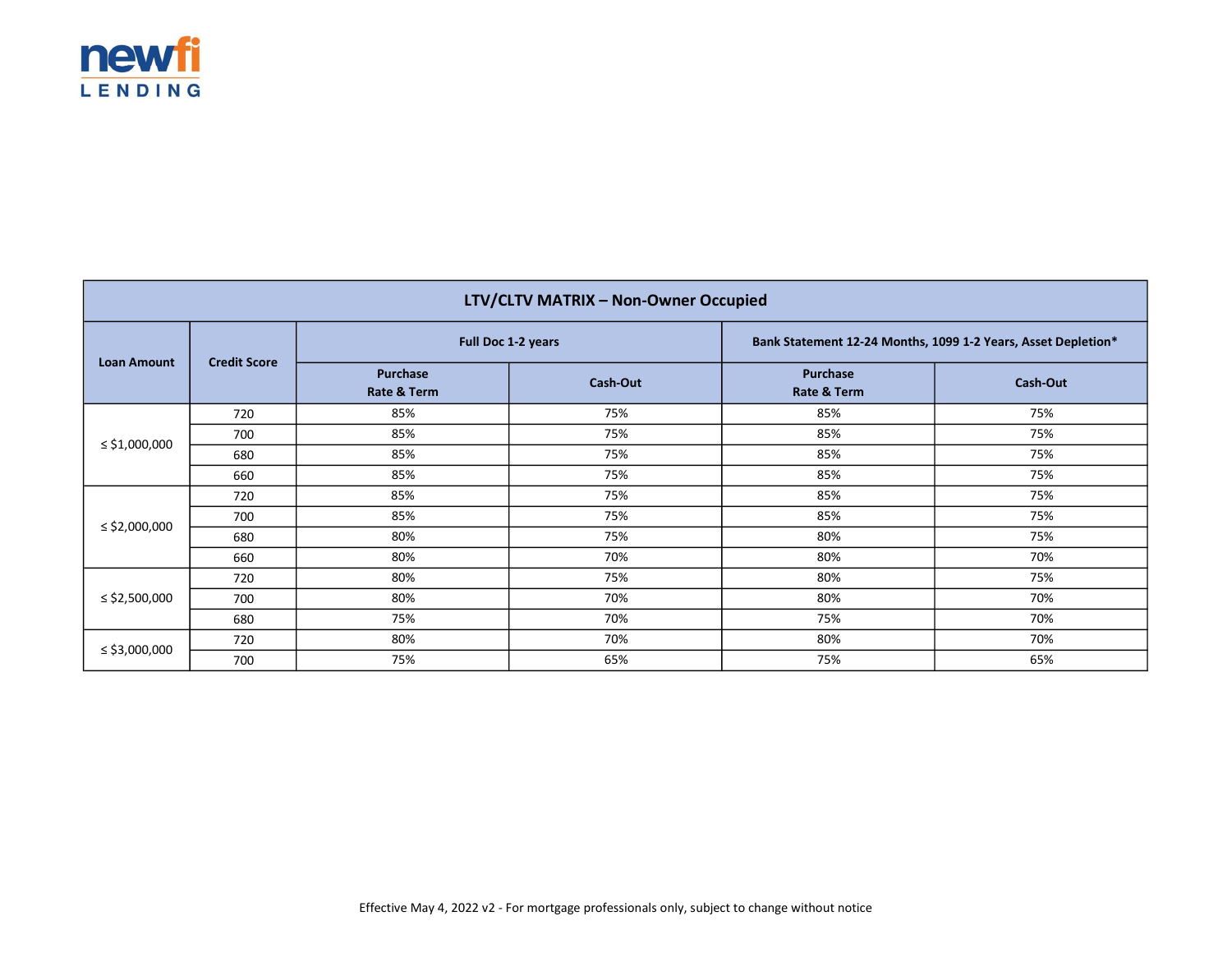

| Sequoia NQM                |                                                                                                                                                                                                                                                                                                                                                                                                                                                             |                        |      |           |  |  |
|----------------------------|-------------------------------------------------------------------------------------------------------------------------------------------------------------------------------------------------------------------------------------------------------------------------------------------------------------------------------------------------------------------------------------------------------------------------------------------------------------|------------------------|------|-----------|--|--|
|                            | Product                                                                                                                                                                                                                                                                                                                                                                                                                                                     | <b>Qualifying Rate</b> | Term | I.O. Term |  |  |
|                            | 15 Year Fixed                                                                                                                                                                                                                                                                                                                                                                                                                                               | Note Rate              | 180  | N/A       |  |  |
| <b>Available Products</b>  | 30 Year Fixed                                                                                                                                                                                                                                                                                                                                                                                                                                               | Note Rate              | 360  | N/A       |  |  |
|                            | 30 Year Fixed I.O.                                                                                                                                                                                                                                                                                                                                                                                                                                          | Note Rate              | 360  | 120       |  |  |
|                            | 40 Year Fixed I.O.                                                                                                                                                                                                                                                                                                                                                                                                                                          | Note Rate              | 480  | 120       |  |  |
| <b>Second Homes</b>        | Loan Amounts <= \$2.5MM the following LTV restrictions apply:<br>Purchase / Rate & Term - Max 80% LTV/CLTV<br>Cash Out - Max 75% LTV/CLTV<br>Loan Amounts <= \$3.0MM the following LTV restrictions apply:<br>Purchase / Rate & Term - Max 80% LTV/CLTV<br>Cash-Out - Max 70% LTV/CLTV                                                                                                                                                                      |                        |      |           |  |  |
| <b>Prepayment Penalty</b>  | Prepayment penalties allowed on Non-Owner occupied properties only. Prepayment penalty is equal to 6 months interest on 80% of unpaid principal<br>balance.<br>PPP Not Allowed in the following states:<br>- DC, Illinois, Kentucky, Maryland, Michigan, Minnesota, New Jersey, Ohio, South Carolina<br>PPP Allowed in the following states w/ restrictions:<br>- Iowa: Allowed on 3-4 units only<br>- North Carolina: Allowed for loan amounts > \$150,000 |                        |      |           |  |  |
| Minimum Loan Amount        | \$100,000<br>\$250,000 for Texas 50(a)(6)                                                                                                                                                                                                                                                                                                                                                                                                                   |                        |      |           |  |  |
| Interest Only              | Allowed at all LTV's<br>660 Minimum Credit Score Required                                                                                                                                                                                                                                                                                                                                                                                                   |                        |      |           |  |  |
| <b>Secondary Financing</b> | Allowed - See LTV/CLTV grid<br>Junior financing must meet the requirements as defined by Fannie Mae<br>Junior financing used for purchase or fixed 2nd's seasoned for 12 months can be paid off for transaction to be considered rate & term. If junior financing<br>is a HELOC, total draws within previous 12-months cannot exceed the lesser of 2% or \$5,000 to be considered rate & term.                                                              |                        |      |           |  |  |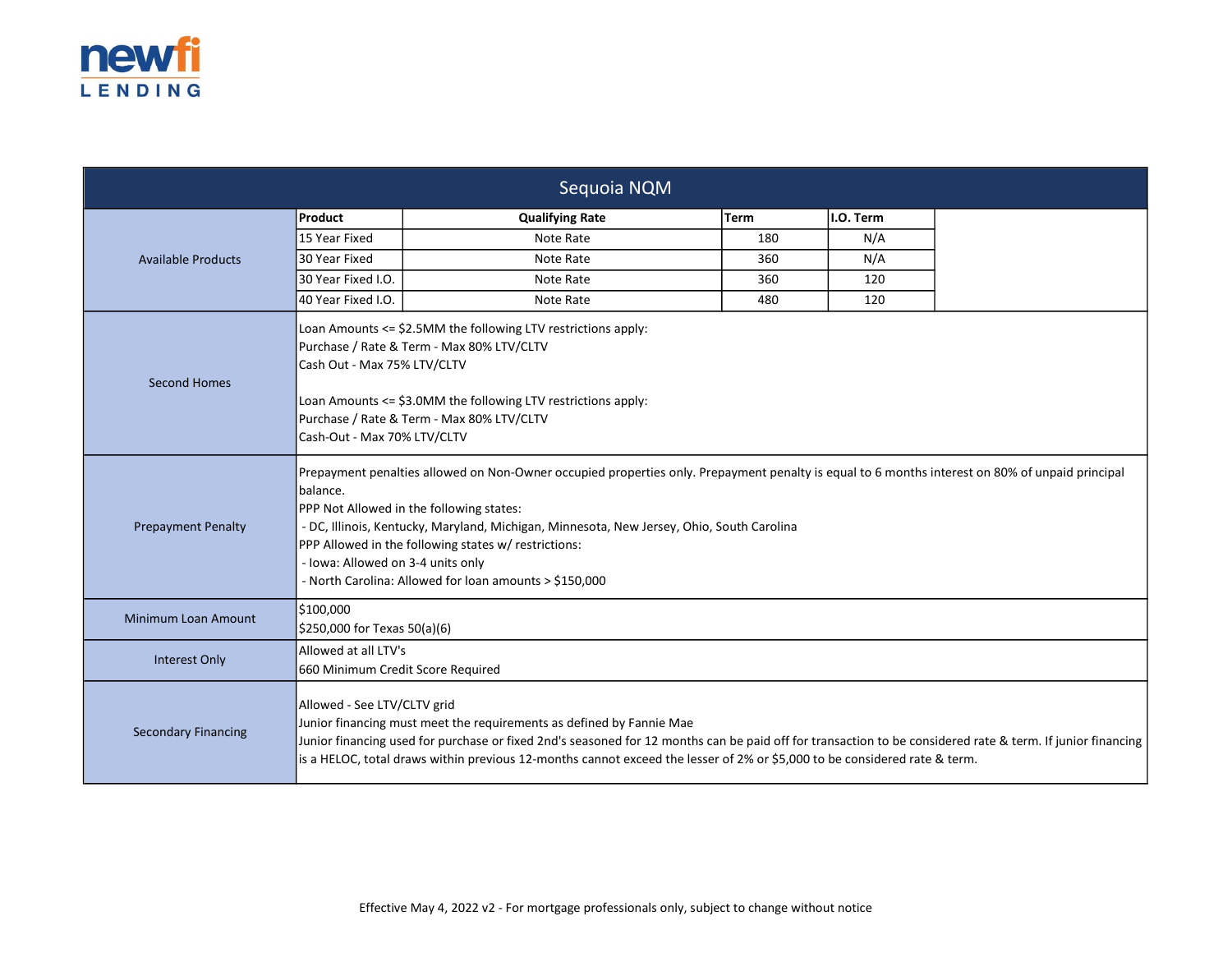

| PACE / HERO Loans            | <b>Follow FNMA</b><br>Any energy efficiency-based liens, like PACE or HERO, when paid off through loan proceeds, the transaction is treated like a rate & term.<br>Cannot be subordinated.                                                                                                                                                                     |  |  |  |
|------------------------------|----------------------------------------------------------------------------------------------------------------------------------------------------------------------------------------------------------------------------------------------------------------------------------------------------------------------------------------------------------------|--|--|--|
| <b>Property Type</b>         | Single Family (attached and detached)<br><b>PUD</b><br>Warrantable Condo - Follow FNMA Requirements<br>Non-Warrantable Condo - Considered on a case by case basis via exception.<br>$2 - 4$ Units                                                                                                                                                              |  |  |  |
| <b>Maximum Cash-Out</b>      | >= 70% LTV up to \$500,000 allowed<br>< 70% LTV up to \$1,000,000 allowed<br><= 50% LTV up to \$3,000,000 allowed                                                                                                                                                                                                                                              |  |  |  |
| <b>LTV Determination</b>     | Rate & Term - use current appraised value<br>Cash-Out owned >= 6 months - use current appraised value<br>Cash-Out owned (delayed financing) < 6 months - use lesser of acquisition cost or appraised value (see delayed financing)                                                                                                                             |  |  |  |
| <b>Delayed Financing</b>     | Properties purchased with cash, or debt not secured to the subject property, within the past six (6) months (measured from the purchase date of the<br>property to the disbursement date of the new loan) are eligible for a cash-out refinance. Cash-out equity withdrawal not restricted to guideline<br>lmaximums.<br><b>Follow Fannie Mae requirements</b> |  |  |  |
| <b>Borrower Requirements</b> |                                                                                                                                                                                                                                                                                                                                                                |  |  |  |
| <b>Eligible Borrowers</b>    | US Citizens<br>IPermanent Resident Alien<br>Non-Permanent Resident Alien                                                                                                                                                                                                                                                                                       |  |  |  |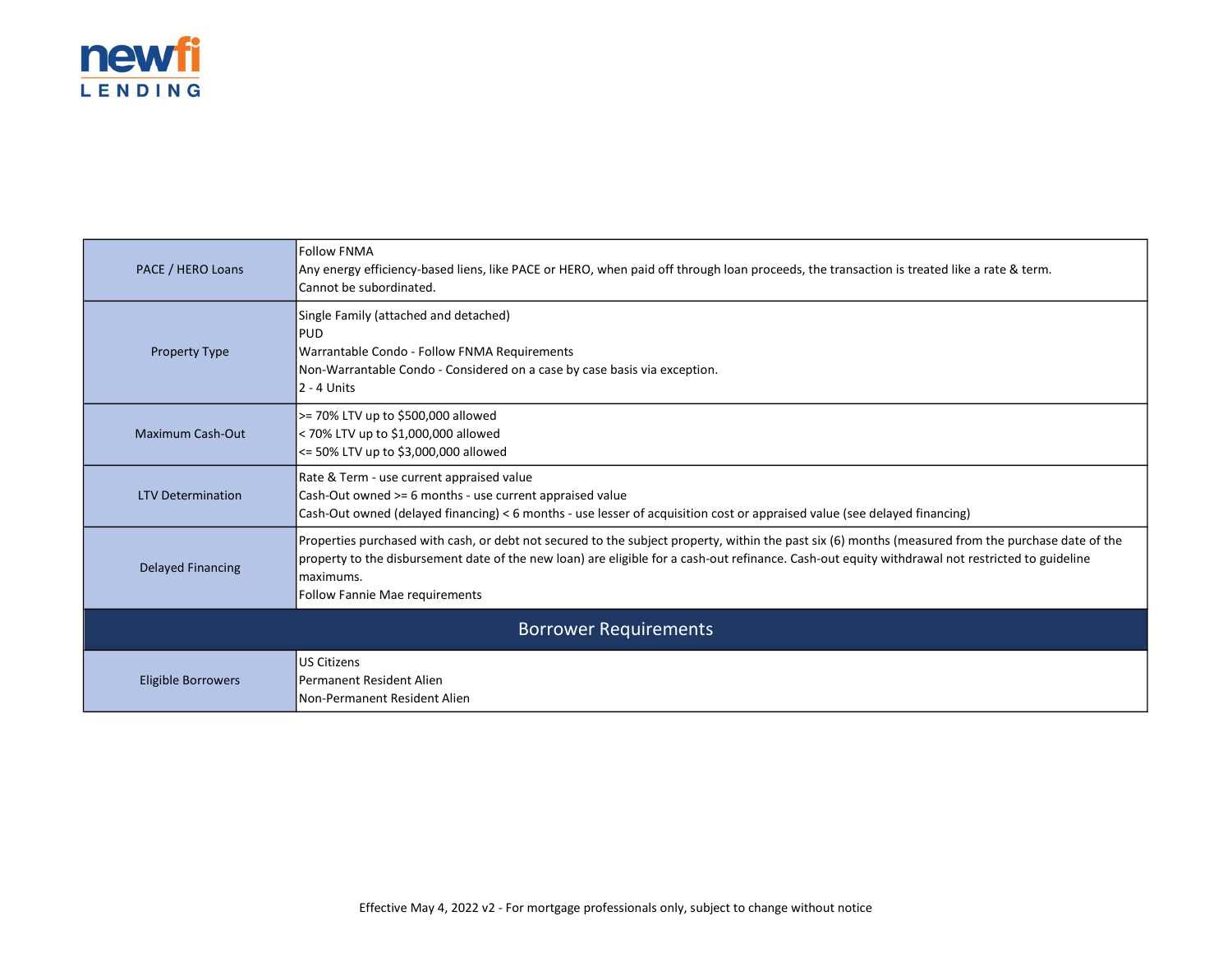

|                                  | Borrower with the following visa types are eligible with no restrictions: E Series (E-1, E-2, E-3), G Series (G-1, G-2, G-3, G-4, G-5), H Series (H-1B, H-1C, H-<br>2, H-4), L Series (L-1B, L-2), NATO Series (NATO 1=6), O Series (O-1), TN-1 Canadian NAFTA Visa, TN-2 Mexican NAFTA Visa                                                                                                                                                                                                                                                                                                                                             |  |  |  |
|----------------------------------|------------------------------------------------------------------------------------------------------------------------------------------------------------------------------------------------------------------------------------------------------------------------------------------------------------------------------------------------------------------------------------------------------------------------------------------------------------------------------------------------------------------------------------------------------------------------------------------------------------------------------------------|--|--|--|
| Non-Permanent Resident           | Any residency status that meets FNMA guidelines is allowed provided the requirements listed below are met:<br>- Must have a minimum of two (2) years residency and employment history in the U.S. and qualifying income is based on the two (2) years income, the<br>two (2) year history is measured by note date.<br>- Must have a two (2) year U.S. credit history and must meet program credit profile, the two (2) year history is measured from note date.<br>- The requirement for residency, credit, employment may be reduced to one (1) year with AUS Approve/Ineligible (Ineligible for loan amount, DTI,<br>and/or reserves) |  |  |  |
| <b>Entity Vesting</b>            | Entity vesting is allowed on non-owner occupied only, the following are required<br>- All entity members must also be borrowers<br>- 4 borrower MAX<br>- U.S. domiciled entities only<br>- Purpose of entity must be for real estate acquisition<br>Documentation verifying the following must be provided<br>- Verify entity membership with formation docs or other entity documentation<br>- Provide federal licensing entity ID number (EIN)<br>- Show the entity is in good standing                                                                                                                                                |  |  |  |
| First Time Home Buyer            | Defined as borrowers who have not owned residential property in the past three (3) years<br>If one (1) borrower is an FTHB and the other borrower is not, then FTHB guidance does not apply Property owned outside of the US is not considered in<br>the FTHB determination<br>$Max$ Loan Amount = \$2,000,000<br>1680 Minimum Credit Score Max 45% DTI<br>> 40% DTI 300% max payment shock, <= 40% DTI payment shock does not apply                                                                                                                                                                                                     |  |  |  |
| <b>Multiple Properties Owned</b> | The maximum number of residential 1-4 unit properties owned (financed or free and clear) is six (6)<br>Max exposure to Newfi for any one (1) borrower is five (5) loans or \$5,000,000 UPB                                                                                                                                                                                                                                                                                                                                                                                                                                               |  |  |  |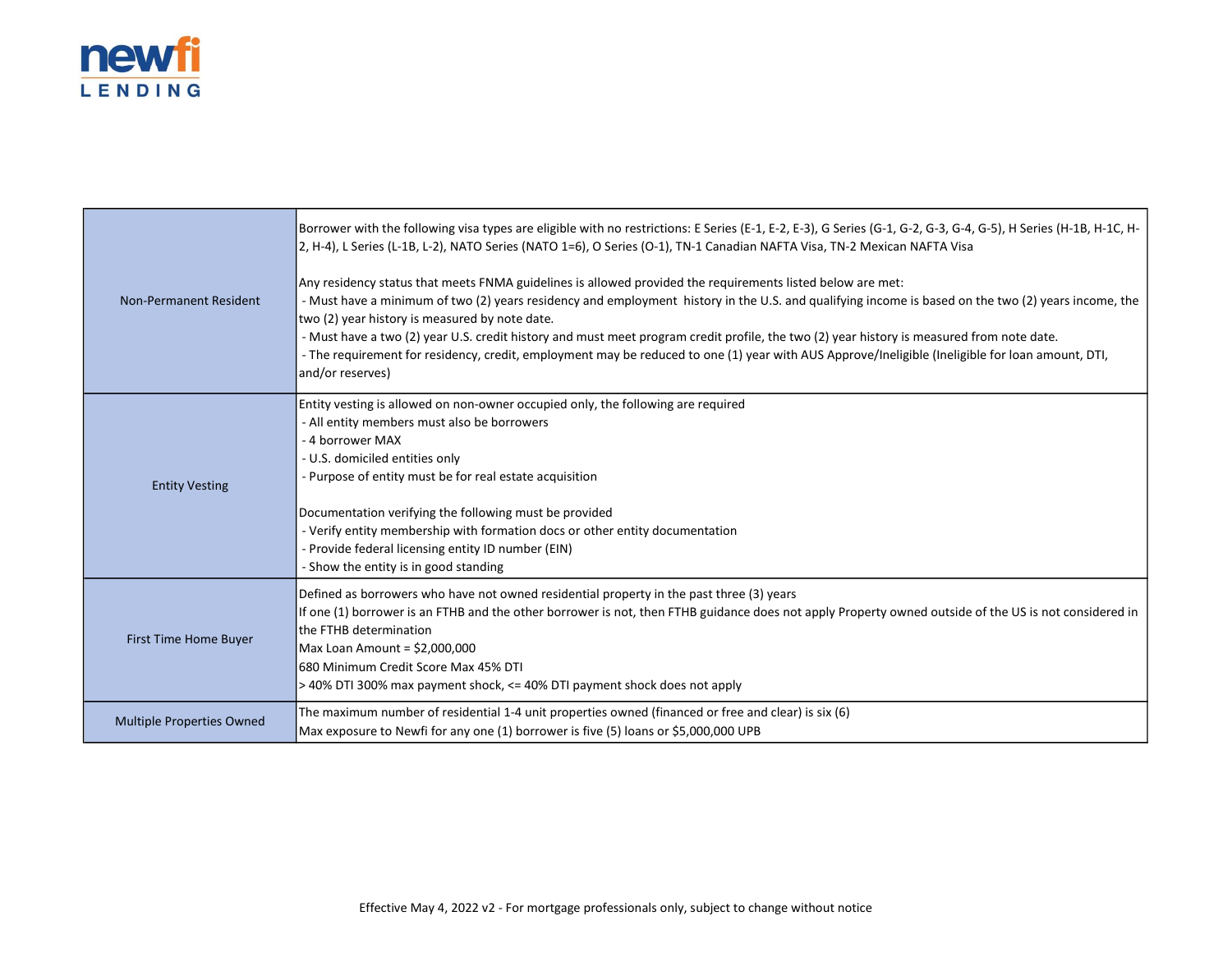

F

| Non-Occupant Co-Borrowers | Purchase and Rate/Term only<br>Cash-Out transactions are not allowed<br>Blended Ratios are allowed using one of the three following options:<br>Option 1:<br>- Occupying borrower must have a DTI <= 60% AND<br>- a minimum of 5% of the down payment must come from occupying borrower's own funds AND<br>- occupant borrower is responsible for 50% of the reserve requirement<br>Option 2:<br>- Occupying borrower must have a DTI <= 75% with combined DTI <= 40% AND<br>- a minimum of 5% of the down payment must come from occupying borrower's own funds AND<br>- occupant borrower is responsible for 50% of the reserve requirement<br>Option 3:<br>- True blended ratios are allowed at <= 70% LTV/CLTV<br>- No occupant contribution required for down payment or reserves |
|---------------------------|----------------------------------------------------------------------------------------------------------------------------------------------------------------------------------------------------------------------------------------------------------------------------------------------------------------------------------------------------------------------------------------------------------------------------------------------------------------------------------------------------------------------------------------------------------------------------------------------------------------------------------------------------------------------------------------------------------------------------------------------------------------------------------------|
| Non-Arm's Length          | The following NAL's are eligible with proper documentation:<br>Sale or transfers between members of the same family (transaction may not be due to any adverse circumstances)<br>Property seller acting as his or her own real estate agent<br>Borrower purchasing from his or her current landlord (cancelled checks or bank statements required to verify satisfactory pay history)<br>Borrower is a mortgage broker or loan officer, or works for submitting broker.<br>Borrower is related to realtor and/or loan officer who is representing them only.<br>Investment property loans must be arms length                                                                                                                                                                          |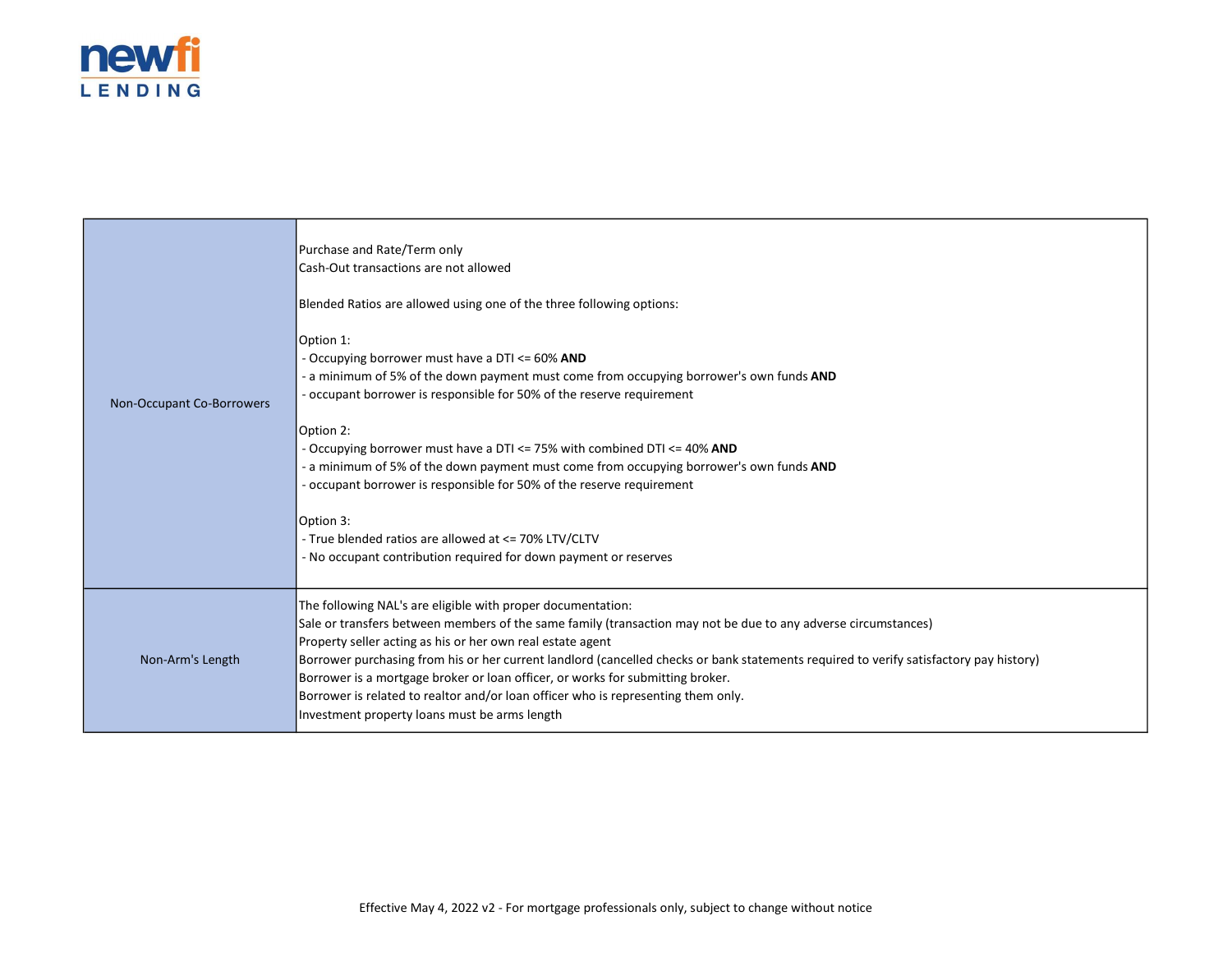

| Credit                         |                                                                                                                                                                                                                                                                                                                                                                                                                                                                                                                                                                                                                                                                                                                                                                                           |  |  |
|--------------------------------|-------------------------------------------------------------------------------------------------------------------------------------------------------------------------------------------------------------------------------------------------------------------------------------------------------------------------------------------------------------------------------------------------------------------------------------------------------------------------------------------------------------------------------------------------------------------------------------------------------------------------------------------------------------------------------------------------------------------------------------------------------------------------------------------|--|--|
| <b>Credit Score</b>            | Refer to Matrices for eligibility<br>When multiple borrowers apply, the lowest middle score is the qualifying credit score                                                                                                                                                                                                                                                                                                                                                                                                                                                                                                                                                                                                                                                                |  |  |
| Age of Credit Docs             | Appraisal and title valid for 120-days from note date<br>Credit, Income, and Assets valid for 90-days from note date<br>YTD P&L age limit is 90-days                                                                                                                                                                                                                                                                                                                                                                                                                                                                                                                                                                                                                                      |  |  |
| <b>Housing Payment History</b> | Maximum of 0x30 in past 12 months                                                                                                                                                                                                                                                                                                                                                                                                                                                                                                                                                                                                                                                                                                                                                         |  |  |
| Mortgage/Rental Verification   | Institutional Lender/Landlord<br>Payment history may be documented as follows:<br>- 12 months mortgage payment history on the credit report OR<br>- 12 months canceled checks OR<br>- Verification of Mortgage (VOM)/ Verification of Rent (VOR)<br>Non-Institutional Lender/ Landlord<br>- Payments must be verified with either canceled checks or bank statements AND<br>- A copy of the note or lease is required to verify payment amount and due date<br>- Verifying housing payments can be eliminated if the following is present:<br>- File receives an AUS approve                                                                                                                                                                                                              |  |  |
| Forbearance                    | Forbearance allows for borrower experiencing financial hardship to pause making mortgage payments. A recent forbearance, due to COVID-19, may be<br>eligible based upon the following:<br>1. Borrowers who entered into forbearance but continued to make timely payments and remained employed without income disruption, are eligible<br>without any other requirements.<br>2. Borrowers who participated in forbearance and missed payments have two options:<br>a) Pay loan current by making all missed payments from borrower verified funds.<br>b) Make three monthly payments in lender modification plan after exiting forbearance. Third payment must be made prior to note date. Evidence the<br>borrower has exited forbearance or entered the modification plan is required. |  |  |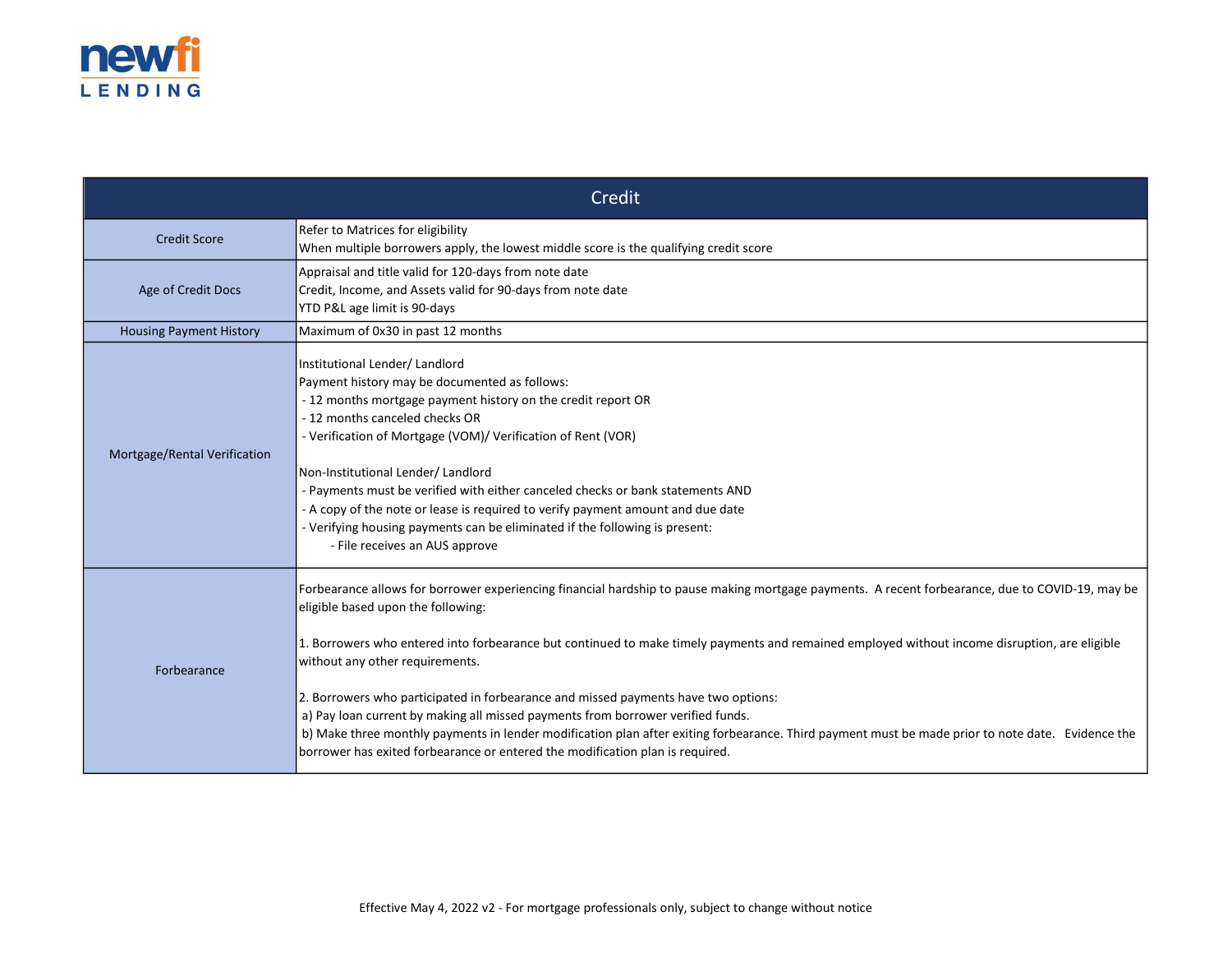

| <b>Major Credit Events</b>           | Four (4) year seasoning is required on all major credit events<br>Seasoning is measured from date of credit event to note date and includes: Bankruptcy, Foreclosure, Deed-in-Lieu, Short-Sale / Short-Refinance,<br>Modification with principal forgiveness                                                                                                                                                                                                                                                                                                                                                                                                                                                                                                                                                                                                                                                                                                                                                                                                                                                                                                                                                                                                                                                                                                                                                                                                                                                                                                                                                                                                                                                                                                                                |
|--------------------------------------|---------------------------------------------------------------------------------------------------------------------------------------------------------------------------------------------------------------------------------------------------------------------------------------------------------------------------------------------------------------------------------------------------------------------------------------------------------------------------------------------------------------------------------------------------------------------------------------------------------------------------------------------------------------------------------------------------------------------------------------------------------------------------------------------------------------------------------------------------------------------------------------------------------------------------------------------------------------------------------------------------------------------------------------------------------------------------------------------------------------------------------------------------------------------------------------------------------------------------------------------------------------------------------------------------------------------------------------------------------------------------------------------------------------------------------------------------------------------------------------------------------------------------------------------------------------------------------------------------------------------------------------------------------------------------------------------------------------------------------------------------------------------------------------------|
| <b>Credit Report Security Freeze</b> | If the credit report shows a security freeze and the borrower unfreezes credit after the date of the original credit report, a new report is required to<br>reflect current and updated information                                                                                                                                                                                                                                                                                                                                                                                                                                                                                                                                                                                                                                                                                                                                                                                                                                                                                                                                                                                                                                                                                                                                                                                                                                                                                                                                                                                                                                                                                                                                                                                         |
| <b>Collections &amp; Charge Offs</b> | Collection and charged-off accounts that do not impact title do not need to be paid off if:<br>Individual accounts less than \$500 and cumulative balance \$2,500 or less AND/OR Medical collections up to \$10,000 cumulative<br>AND/OR<br>Collections and charge-offs that have passed the individual state statute of limitations                                                                                                                                                                                                                                                                                                                                                                                                                                                                                                                                                                                                                                                                                                                                                                                                                                                                                                                                                                                                                                                                                                                                                                                                                                                                                                                                                                                                                                                        |
| <b>Required Credit History</b>       | If the primary wage earner has 3 credit scores, the minimum tradeline requirement is met.<br>If the primary wage earner has only 2 scores, one of the following four (4) options must be met.<br>Multiple borrowers with the same income need to meet either the 3 credit score threshold or meet one (1) of the minimum tradeline requirements<br>llisted below.<br>Primary wage earner ONLY must meet tradeline requirement<br>Tradelines with recent serious adverse history are not acceptable<br>Rental verification can be included as a tradeline<br>Student loans can be counted in credit depth as long as they are in repayment and not being deferred<br>Option #1 - 3 of 12: At least three (3) tradelines reporting for a minimum of 12 months, with all three (3) having activity in the last 12 months, accounts<br>can be open or closed<br>Option #2 - 2 for 24: At least two (2) tradelines reporting for a minimum of 24 months, with both having activity in the last 12 months, accounts can be<br>lopen or closed<br>Option #3 - 8 for 8: No fewer than eight (8) tradelines are reporting, one (1) of which must be a mortgage or a rental history.<br>- At least one (1) tradeline has been open and reporting for a minimum of twelve (12) months.<br>- The borrower has an established credit history for at least eight (8) years.<br>Option #4 - AUS 4 for 4: AUS approval and no fewer than four (4) tradelines are reporting, one (1) of which must be a mortgage or a rental history.<br>- At least one (1) tradeline has been open and reporting for a minimum of twelve (12) months.<br>- There is an established credit history of at least four (4) years.<br>- Requirements can be met by primary borrower or 2 combined borrowers on same application. |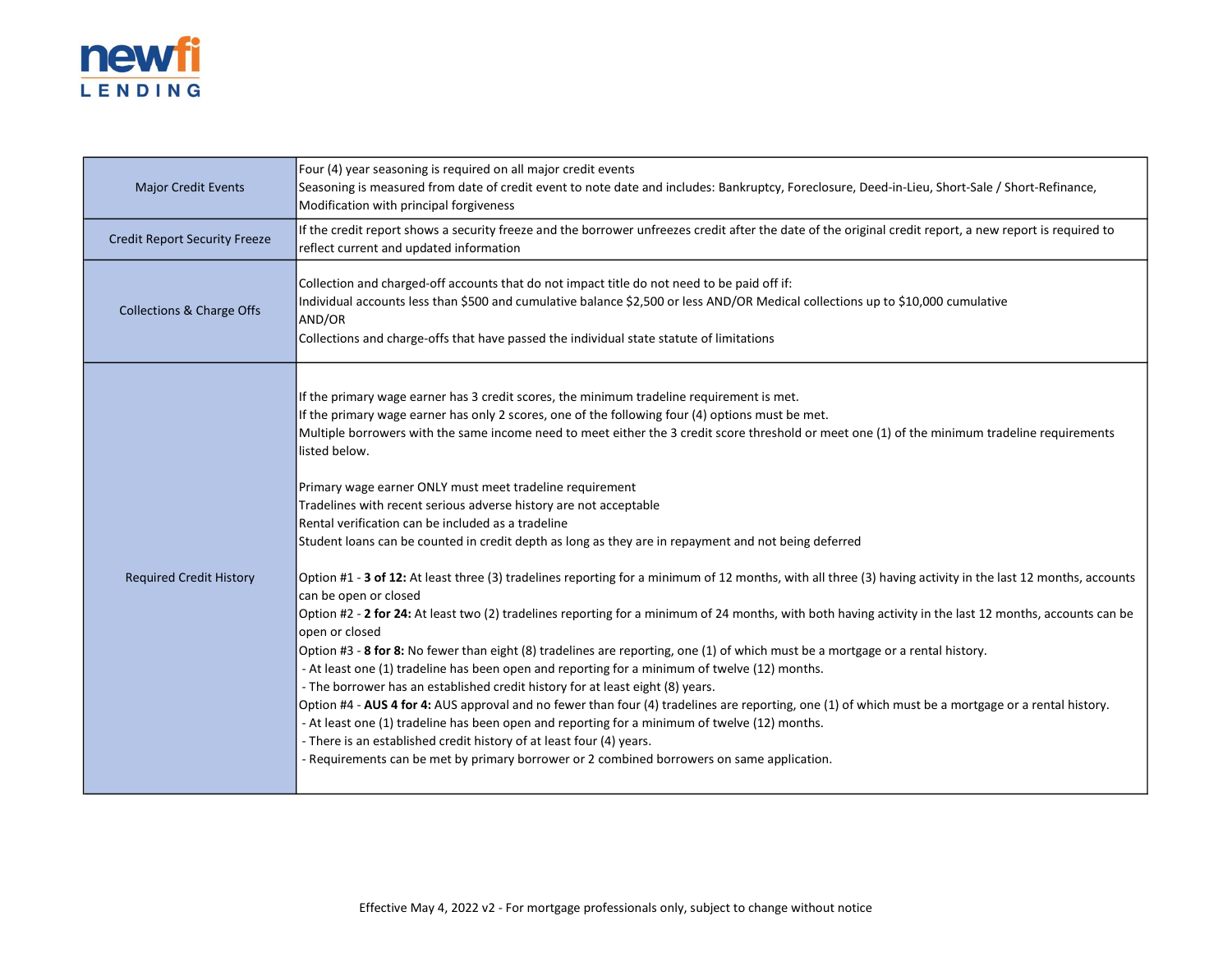

| Income                                |                                                                                                                                                                                                                                                                                                                                                                                                                                                                                                                                                                                                                                                  |  |  |  |
|---------------------------------------|--------------------------------------------------------------------------------------------------------------------------------------------------------------------------------------------------------------------------------------------------------------------------------------------------------------------------------------------------------------------------------------------------------------------------------------------------------------------------------------------------------------------------------------------------------------------------------------------------------------------------------------------------|--|--|--|
| Debt to Income Ratios (DTI)           | 50% DTI MAX - All Doc Types<br>Up to 55% DTI - 680+ FICO / 80% LTV Max / Owner Occupied ONLY / 2 Year Full Doc ONLY<br>- 0% payment shock / 3 months additional reserves required<br>Purchase / Rate & Term / Cash-Out Debt Consolidation (Cash to borrower must meet Rate & Term Guidelines) ONLY<br>LTV's > 85% - 45% DTI Max                                                                                                                                                                                                                                                                                                                  |  |  |  |
| Max # of Business Entities            | INo limit on the number for Schedule C.<br>A transaction may have up to two (2) 1065 and/or 1120 entities between all the borrowers.<br>REO held inside an entity is generally not considered an entity for this purpose provided the entity's sole activity is to hold real estate.<br>An entity with a percentage of ownership that does not require business returns is not considered in this calculation for max number of entities.<br>Transactions that exceed the number of entities may be approved case by case via exception.                                                                                                         |  |  |  |
| <b>Business Bank Statement Income</b> | Intended for borrowers with 50% or more self-employment income<br>May be combined with non-business income: i.e. SSI, rental income, W2 wages<br>Multiple bank accounts are allowed<br>A minimum of 25% ownership in the business is required                                                                                                                                                                                                                                                                                                                                                                                                    |  |  |  |
| <b>Personal Bank Statement Income</b> | Intended for borrowers with 50% or more self-employment income<br>May be combined with non-business income: i.e. SSI, rental income, W2 wages Multiple bank accounts are allowed<br>A minimum of 20% ownership in the business is required<br>Third party documentation of self-employment is required to support that the business has been in operation for the previous two (2) calendar years<br>and that the borrower(s) had ownership for same period<br>May use 100% of qualified deposits in the personal account when there is evidence of a separate business account to show transfers and activity to<br>support business operations |  |  |  |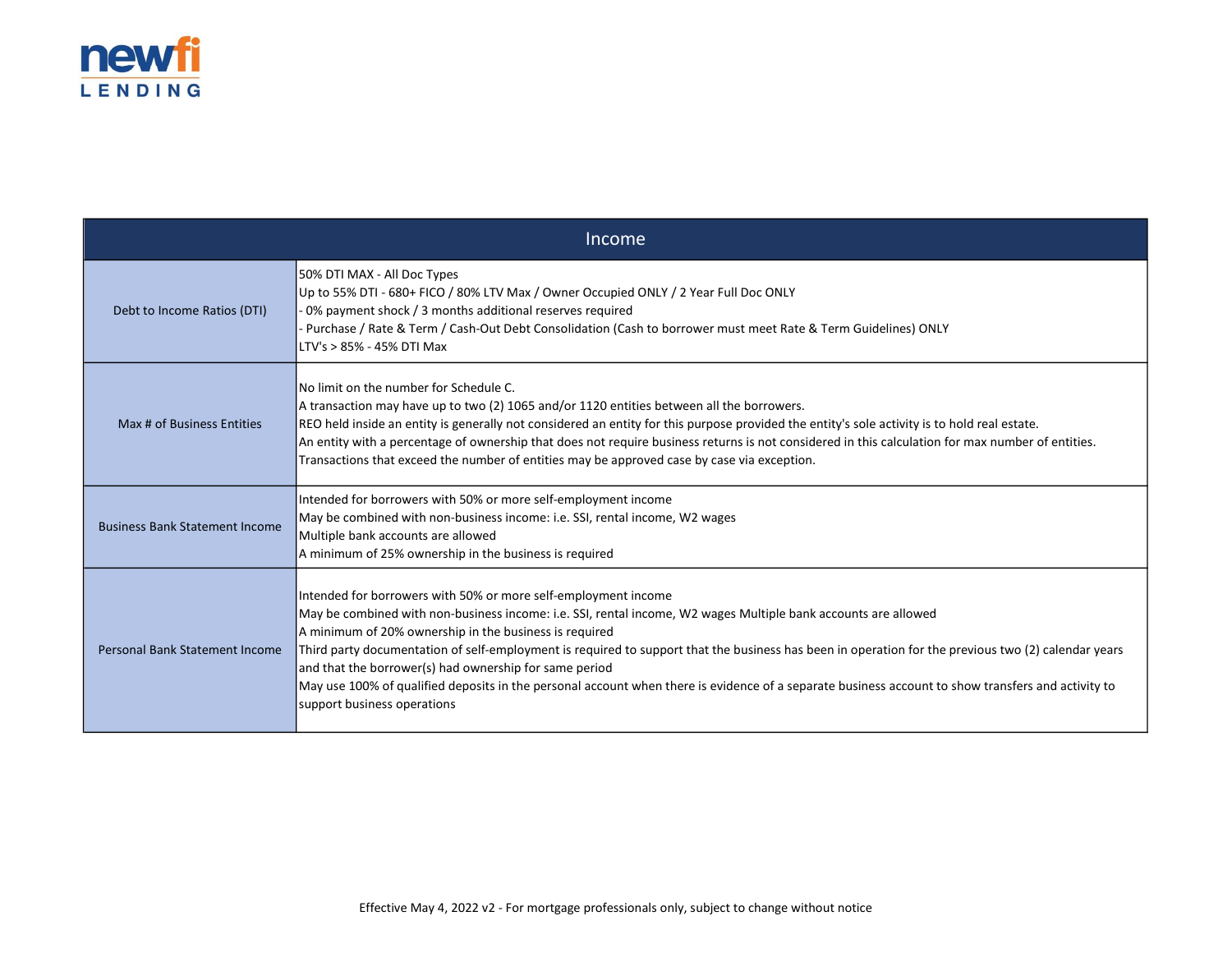

| 1099 Program<br>(Alt Doc)                 | Designed for borrowers who receive one (1) or more 1099s / year<br>Can be combined with all other income sources<br>There are two (2) options to support and document income:<br>Option #1: Use a 10% expense ratio OR<br>Option #2: Provide a third party (tax professional) prepared Business Expense Statement OR P&L to a minimum 5% expense factor<br>Qualifying income is based on the 12 or 24 months average from total of all 1099's minus the expense factor YTD earnings must show that the income is<br>ongoing with the following:<br>Paystub that reflects YTD earnings OR<br>Bank Statements, YTD or 4 months (whichever is less)<br>The YTD earnings from the paystub or the total of deposits on the bank statements must be within 15% of the qualifying income<br>Tax transcripts not required                                                                                                                                                                                                                                                                                                                                                                                                                                  |
|-------------------------------------------|----------------------------------------------------------------------------------------------------------------------------------------------------------------------------------------------------------------------------------------------------------------------------------------------------------------------------------------------------------------------------------------------------------------------------------------------------------------------------------------------------------------------------------------------------------------------------------------------------------------------------------------------------------------------------------------------------------------------------------------------------------------------------------------------------------------------------------------------------------------------------------------------------------------------------------------------------------------------------------------------------------------------------------------------------------------------------------------------------------------------------------------------------------------------------------------------------------------------------------------------------|
| <b>CPA Gross Receipts</b>                 | The CPA Gross Receipts program is designed for self-employed borrowers only.<br>Transcripts are not required. Borrower(s) must be 100% owners of the business. Evidence of the borrower's business and ownership position must be<br>verified. Business gross receipts for the most recent tax year are based on data provided by the borrower's CPA. A gap between tax year data provided<br>and funded date cannot exceed 12 months.<br>- CPA Letter - Must be from CPA / Licensed Tax Preparer who prepared and filed borrower's business tax returns.<br>Letter must address:<br>o Percentage of ownership in business (100% required or not eligible)<br>o Total gross receipts for the most recent tax year<br>o Confirm CPA / Licensed Tax Preparer prepared and filed borrower's taxes<br>- YTD gross receipts must be documented to support, within 15%, the monthly average amount reflected by the CPA letter. The lessor of 4-months, or<br>year to date, of business bank statements must be used to support the CPA provided gross receipts. Co-mingled or personal accounts are not allowed.<br>- Use one (1) of the following business expense methods:<br>o 50% Expense Factor<br>o CPA / Tax Preparer provided expense statement |
| 1099 Documented No Expenses<br>(Full Doc) | Often 1099 employees have transitioned from a W2 job doing the same functions. If the following can be provided, the tax returns are not required and<br>the borrower will be treated like a wage earner for income qualification purposes.<br>- 2-years 1099 from the same employer<br>- 1099 transcripts<br>- YTD earnings validated by paystubs, pay vouchers, WVOE, etc.<br>- Documentation from employer that borrower has no job-related expenses                                                                                                                                                                                                                                                                                                                                                                                                                                                                                                                                                                                                                                                                                                                                                                                            |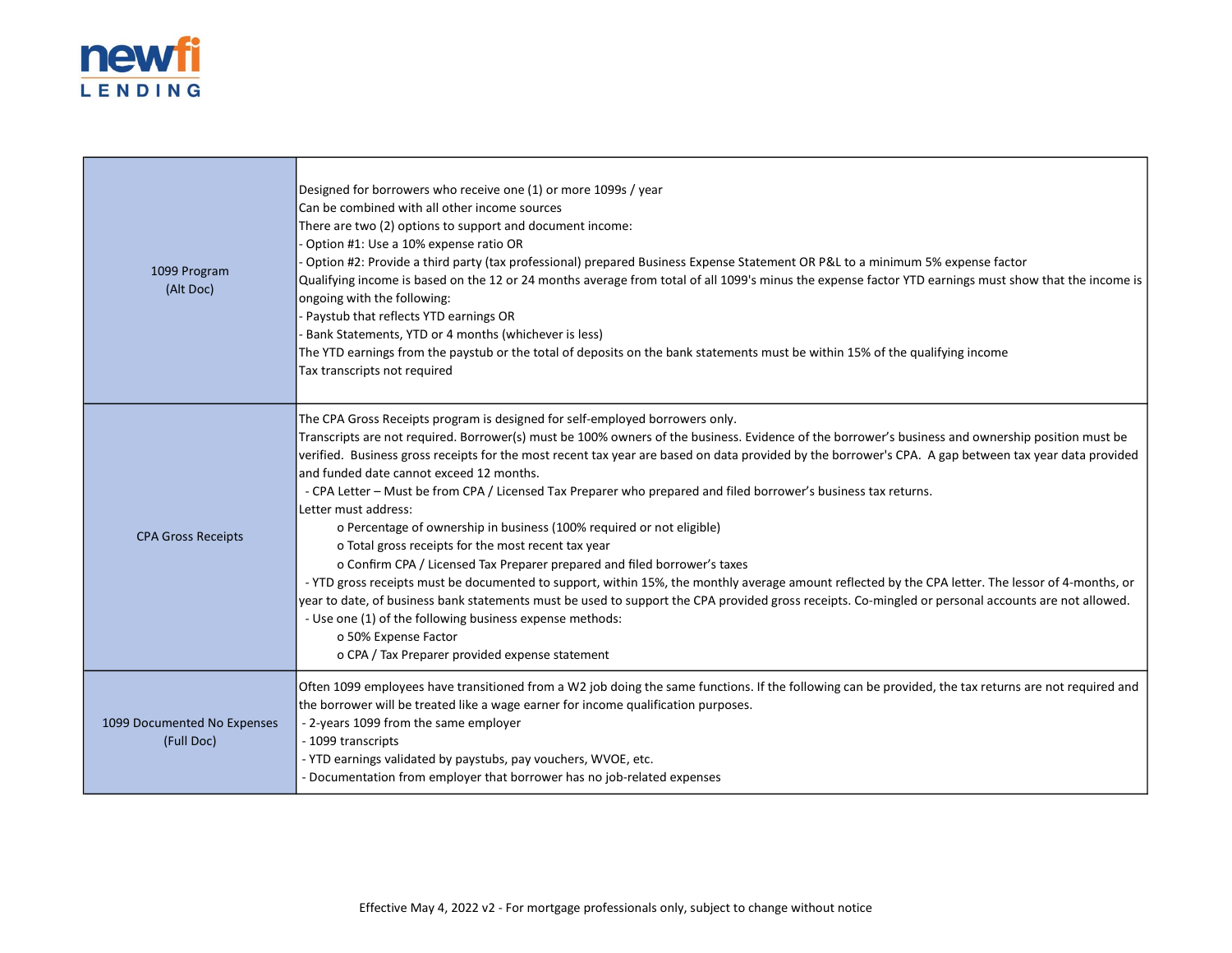

| <b>Methods for Calculating Bank</b><br><b>Statement and CPA Gross Receipts</b><br>Income | Method 1: Fixed Expense Ratio 50%<br>A 50% fixed expense ratio is applied to total allowed deposits to determine the net business income<br>Method 2: Third Party Expense Statement<br>A CPA, accountant or tax preparer signed and dated statement indicating the percentage of expenses to gross annual sales/revenue<br>Must cover the 12 or 24 month period of the bank statements<br>Verification evidencing the CPA, accountant or tax preparer's business and a current license are required<br>Method 3: Third Part Prepared P&L<br>A CPA, accountant or tax preparer signed and dated P&L<br>- Must cover the 12 or 24 months period of the bank statements<br>Verification evidencing the CPA, accountant or tax preparer's business and a current license are required<br>Gross receipts on P&L must be within a 10% variance of allowable deposits |
|------------------------------------------------------------------------------------------|----------------------------------------------------------------------------------------------------------------------------------------------------------------------------------------------------------------------------------------------------------------------------------------------------------------------------------------------------------------------------------------------------------------------------------------------------------------------------------------------------------------------------------------------------------------------------------------------------------------------------------------------------------------------------------------------------------------------------------------------------------------------------------------------------------------------------------------------------------------|
| History of Self-Employment                                                               | A two (2) year history of self-employed history required on all loans<br>Less than two (2) years but greater than one (1) year can be considered case-by-case. Requirements are:<br>- Strong previous experience<br>- Job industry-specific training<br>Previous work history to support lack of self-employment history                                                                                                                                                                                                                                                                                                                                                                                                                                                                                                                                       |
| Tax Transcripts on Full Doc                                                              | - Required on all income used to qualify<br>- Transcripts can match income type<br>Business transcripts not required if business income is reported on 1040<br>- Signed 1040's are not required<br>- 3rd party WVOE can be used in lieu of W2 transcripts<br>- Transcripts not required for subject investment property rental income                                                                                                                                                                                                                                                                                                                                                                                                                                                                                                                          |
| Tax Transcripts on Bank Statement,<br>1099, and CPA Gross Receipts                       | Transcripts and income validation not required for Bank Statement or 1099 1 & 2 year programs.<br>Transcripts are required for any non-1040 type full doc income used in conjunction with these 2 income types - i.e. W2 wages, and rental income (see<br>section on transcripts for alternatives)                                                                                                                                                                                                                                                                                                                                                                                                                                                                                                                                                             |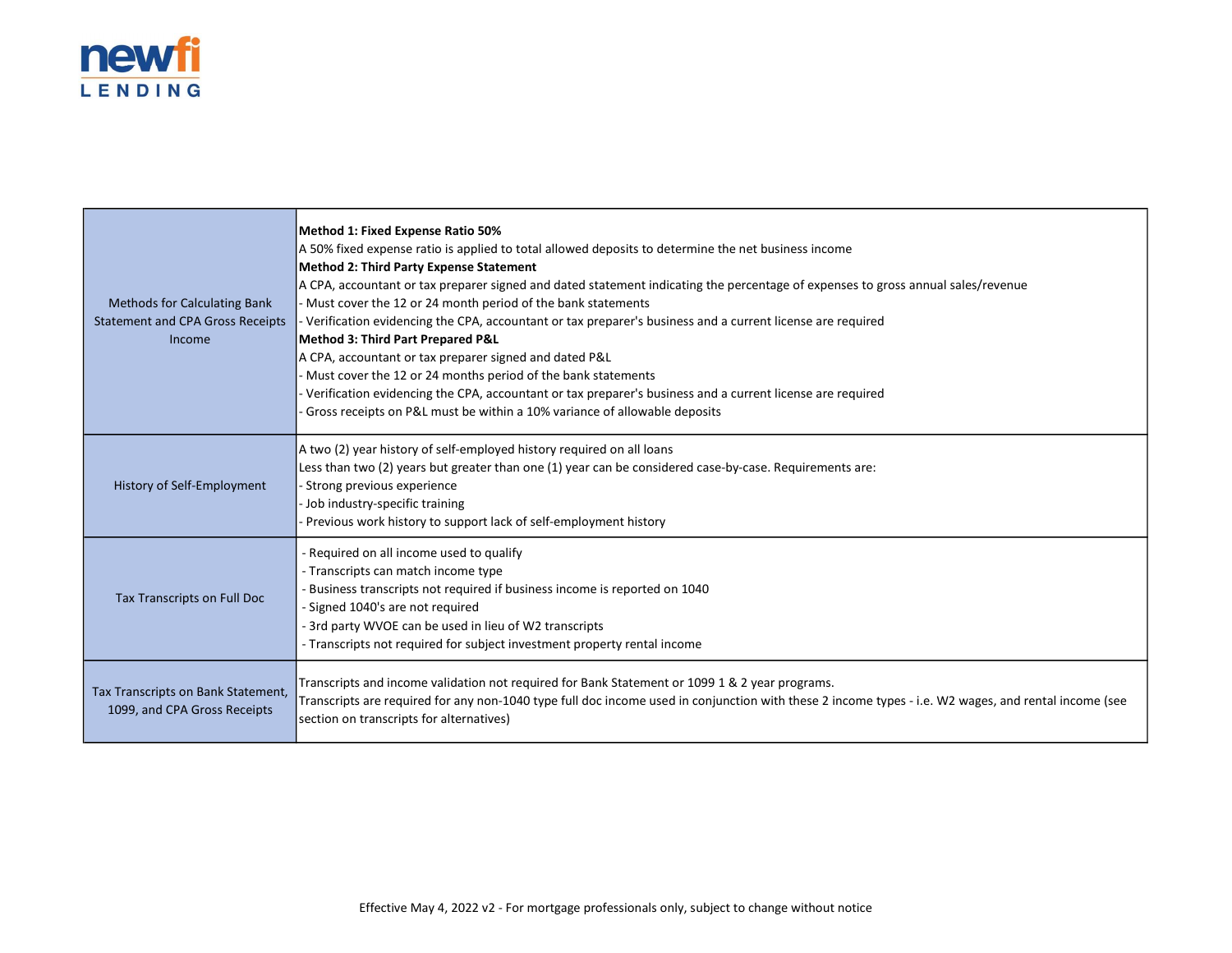

|                        | Year to year earnings must be considered in accordance with Appendix Q Part 1026 of regulation Z - Standards for determining Monthly Debt and<br>Income                                                                                                                                                                                                                                                                                                                                                                                                                                                                                                                                                                                                                                         |                                                                                                                                                                                                                                                                                                                                                                                                                                                                                                                                                                                                                                                                                                                                                                                           |  |
|------------------------|-------------------------------------------------------------------------------------------------------------------------------------------------------------------------------------------------------------------------------------------------------------------------------------------------------------------------------------------------------------------------------------------------------------------------------------------------------------------------------------------------------------------------------------------------------------------------------------------------------------------------------------------------------------------------------------------------------------------------------------------------------------------------------------------------|-------------------------------------------------------------------------------------------------------------------------------------------------------------------------------------------------------------------------------------------------------------------------------------------------------------------------------------------------------------------------------------------------------------------------------------------------------------------------------------------------------------------------------------------------------------------------------------------------------------------------------------------------------------------------------------------------------------------------------------------------------------------------------------------|--|
|                        | Stable or Increasing                                                                                                                                                                                                                                                                                                                                                                                                                                                                                                                                                                                                                                                                                                                                                                            | Amounts should be averaged                                                                                                                                                                                                                                                                                                                                                                                                                                                                                                                                                                                                                                                                                                                                                                |  |
| <b>Earning Trends</b>  | Declining but Stable                                                                                                                                                                                                                                                                                                                                                                                                                                                                                                                                                                                                                                                                                                                                                                            | If 24 month average shows a decline, but most recent 12 months has stabilized & there is no reason to believe<br>that the income / employment will not change the most recent 12 month average may be used.                                                                                                                                                                                                                                                                                                                                                                                                                                                                                                                                                                               |  |
|                        | Declining                                                                                                                                                                                                                                                                                                                                                                                                                                                                                                                                                                                                                                                                                                                                                                                       | Income is ineligible                                                                                                                                                                                                                                                                                                                                                                                                                                                                                                                                                                                                                                                                                                                                                                      |  |
| <b>Asset Depletion</b> | The following restrictions apply when using Asset Depletion income:<br>Max LTV/CLTV 80% for Purchase & R/T transactions<br>Cash out max LTV 75%<br>Max cash out withdrawal \$500,000 (does not apply to delayed financing)<br>Income Documentation: Eligible Assets<br>• 100% of checking, savings and money market accounts<br>• 80% of stocks, bonds and mutual funds<br>• 80% of retirement assets if the borrower is of retirement age $-59\%$<br>• 70% of retirement assets if the borrower is not of retirement age<br>All individuals on the asset accounts must be on the Note and Mortgage.<br>- Assets must be seasoned 120-days<br>Ineligible Assets:<br><b>Equity in Real Estate</b><br>Privately traded or restricted / non-vested stocks<br>Assets held in the name of a business | Asset depletion allowed as qualifying income either on its own or combined with other income sources.<br>Transactions using Asset Depletion Income follow the 12 mo Bank Statement / 1 Year 1099 programs for price and eligibility<br>Max 45% DTI/Non-Occupant Co Borrowers not allowed/Gift funds ineligible<br>Debt Ratio Calculation: Minimum eligible assets required is the lower of \$1,000,000 or 150% of the loan balance. Qualifying income based upon total<br>eligible assets for depletion, less down payment, less closing costs and required reserves based on below table then divided by 84.<br>- Assets must be verified with most recent three (3) months of account statements or a VOD<br>Any asset which produces income already included in the income calculation |  |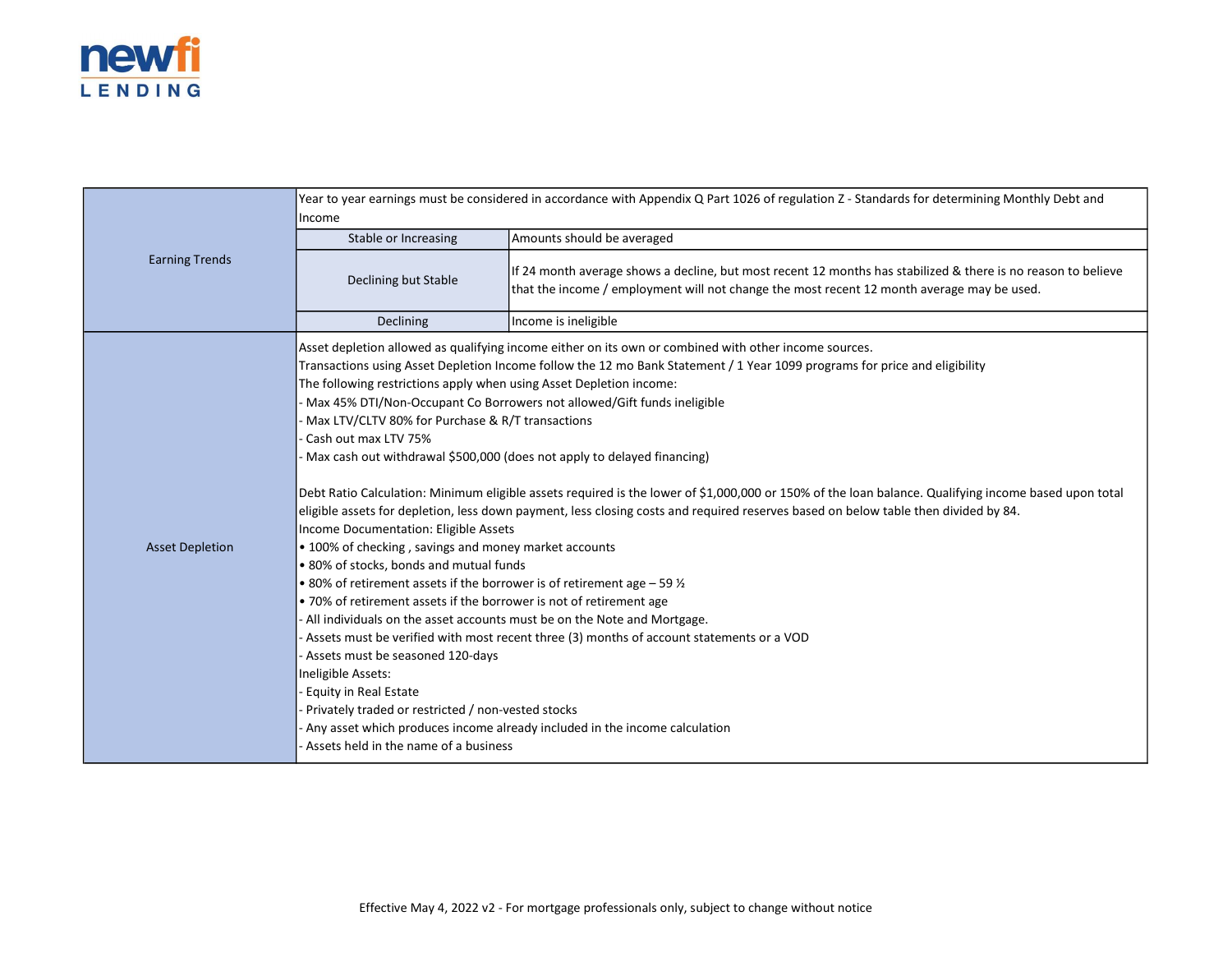

|                                 | Qualifying income can be used for property that is rented on a short-term basis through services like Airbnb and VRBO. The borrower must document a        |
|---------------------------------|------------------------------------------------------------------------------------------------------------------------------------------------------------|
|                                 | minimum of one tax year of income and expenses to use as a qualifying income source.                                                                       |
| <b>Short Term Rental Income</b> | Two Year Rental History                                                                                                                                    |
|                                 | - In lieu of current leases the borrower must document the property has been subject to short term rental for a minimum of two (2) years.                  |
|                                 | - Income of the type must be averaged over a two (2) year period unless the income trend is declining. A current YTD ledger of rental payments received    |
|                                 | must also be included and support the two (2) year average.                                                                                                |
|                                 | - A host report or equivalent service provider pay history and proof of property listing on website.                                                       |
|                                 | Greater Than One Year but Less Than Two Years                                                                                                              |
|                                 | For a rental property with less than two (2) tax year history but at least one (1) tax year reporting, short term rental income may still be used provided |
|                                 | that the following requirements are met:                                                                                                                   |
|                                 | - A current YTD ledger of rental payments received included to support the income reported on Schedule E.                                                  |
|                                 | - Airbnb host report or equivalent service provider pay history and proof of property listing on website.                                                  |
|                                 | - Rental survey (1007) is required, gross income limited to 125% of market rents.                                                                          |
|                                 | Less than One Year - NOT ELIGIBLE                                                                                                                          |
|                                 |                                                                                                                                                            |
|                                 | If the current residence is pending sale but the transaction will not close prior to the subject transaction, the current PITI may be excluded with the    |
|                                 | following:                                                                                                                                                 |
|                                 | 1. The executed sales contract for the current residence AND                                                                                               |
| <b>Departure Property</b>       | 2. Confirmation that all financing contingencies have been cleared.                                                                                        |
|                                 | If the current residence will become a rental property, the net rental income may be used to offset carrying costs or to add to qualifying income.         |
|                                 | The following 3 items are required                                                                                                                         |
|                                 | 1. Copy of current lease AND                                                                                                                               |
|                                 | 2. Proof of receipt of deposit and 1st month's rent AND                                                                                                    |
|                                 | 3. Evidence rent is near market, either a 1007 or other underwriter/loan officer obtained confirmation of market rent is required.                         |
|                                 | 4. Use lease and apply the 75% rule to determine cash flow.                                                                                                |
|                                 | If the departure prop is unleased, then the PITI can be offset with market rents from a 1007                                                               |
|                                 | Positive cash flow from departing residence without a lease in place may not be added to income.                                                           |
|                                 | Use 1007 rent and apply the 75% rule to determine cash flow.                                                                                               |
|                                 |                                                                                                                                                            |
|                                 | An additional 2 months of PITI on our subject property is required when using only the 1007 on the departure property.                                     |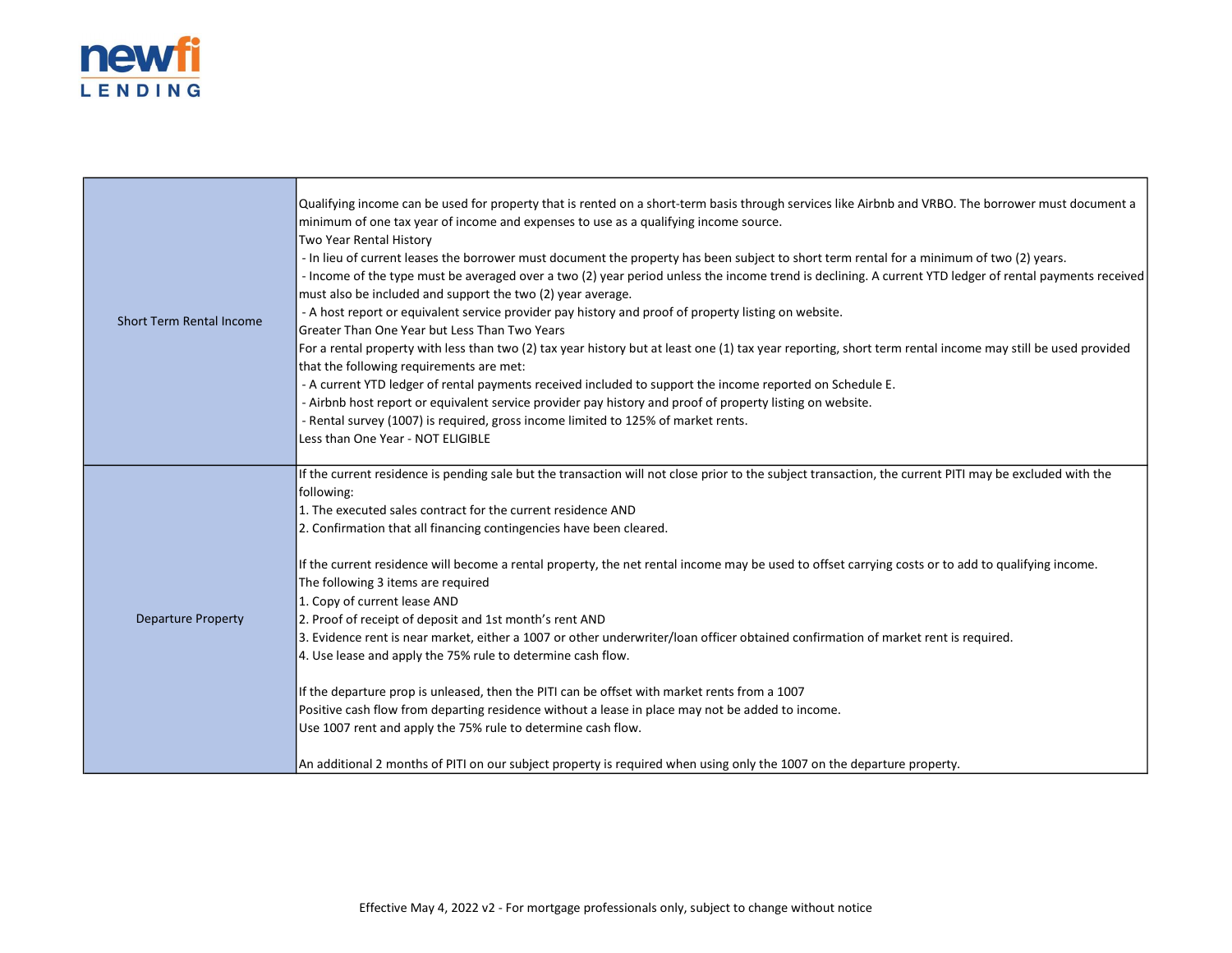

| Accessory Dwelling Unit (ADU) Rents        | ADUs are becoming increasing popular in many locations across the US as housing gets more scarce and more expensive. Using rents from an ADU are<br>acceptable with the following requirements:<br>- Appraisal shows the ADU to be legal<br>- Appraiser to provide comparables with ADUs<br>- SFR only. Multi-family or multi-ADU may be acceptable via exception only<br>Refinance<br>- Appraiser to address ADU rents on a 1007<br>- Document a 24-month history of the ADU being rented on a refinance                                        |  |
|--------------------------------------------|--------------------------------------------------------------------------------------------------------------------------------------------------------------------------------------------------------------------------------------------------------------------------------------------------------------------------------------------------------------------------------------------------------------------------------------------------------------------------------------------------------------------------------------------------|--|
| <b>Assets</b>                              |                                                                                                                                                                                                                                                                                                                                                                                                                                                                                                                                                  |  |
| <b>Business Funds</b>                      | Business funds allowed for down payment, closing costs, and reserves<br>Must meet cash flow analysis of three (3) months of statements                                                                                                                                                                                                                                                                                                                                                                                                           |  |
| <b>Gift Funds</b>                          | Min 5% Borrower contribution required for Primary Residence & 2nd Home with LTV > 75%. Minimum 10% Borrower contribution required for NOO.<br>Follow FNMA Guidance - Gift funds must be from a family member, fiancé, or domestic partner<br>Gift funds not acceptable for reserves                                                                                                                                                                                                                                                              |  |
| <b>Crypto Currency</b>                     | Crypto currency that has been converted to USD is an acceptable source of funds provided the crypto can be acceptably documented. Recently this<br>asset type has gained more widespread popularity and documentation has improved. The documentation must show the acquisition date of the asset<br>and it must show a sufficient history to meet 60-day seasoning requirements. Not all crypto currencies or crypto brokerages will provide for adequate<br>documentation. An abundance of care must be used in reviewing statements provided. |  |
| Paying Off Debt to Qualify                 | Revolving accounts may be excluded if paid to zero - Account does not need to be closed Installment debt may be excluded if paid off and closed<br>Paying down an installment loan to ten (10) months is allowed - Max DTI 40%                                                                                                                                                                                                                                                                                                                   |  |
| <b>Transactions Not Requiring Reserves</b> | Reserves are not required for Rate & Term Refinances when the below parameters are met:<br>$-DT < 50%$<br>- Monthly P&I reduction of 10% or more<br>*For interest only loans the P&I reduction is based on a fully amortized qualifying payment                                                                                                                                                                                                                                                                                                  |  |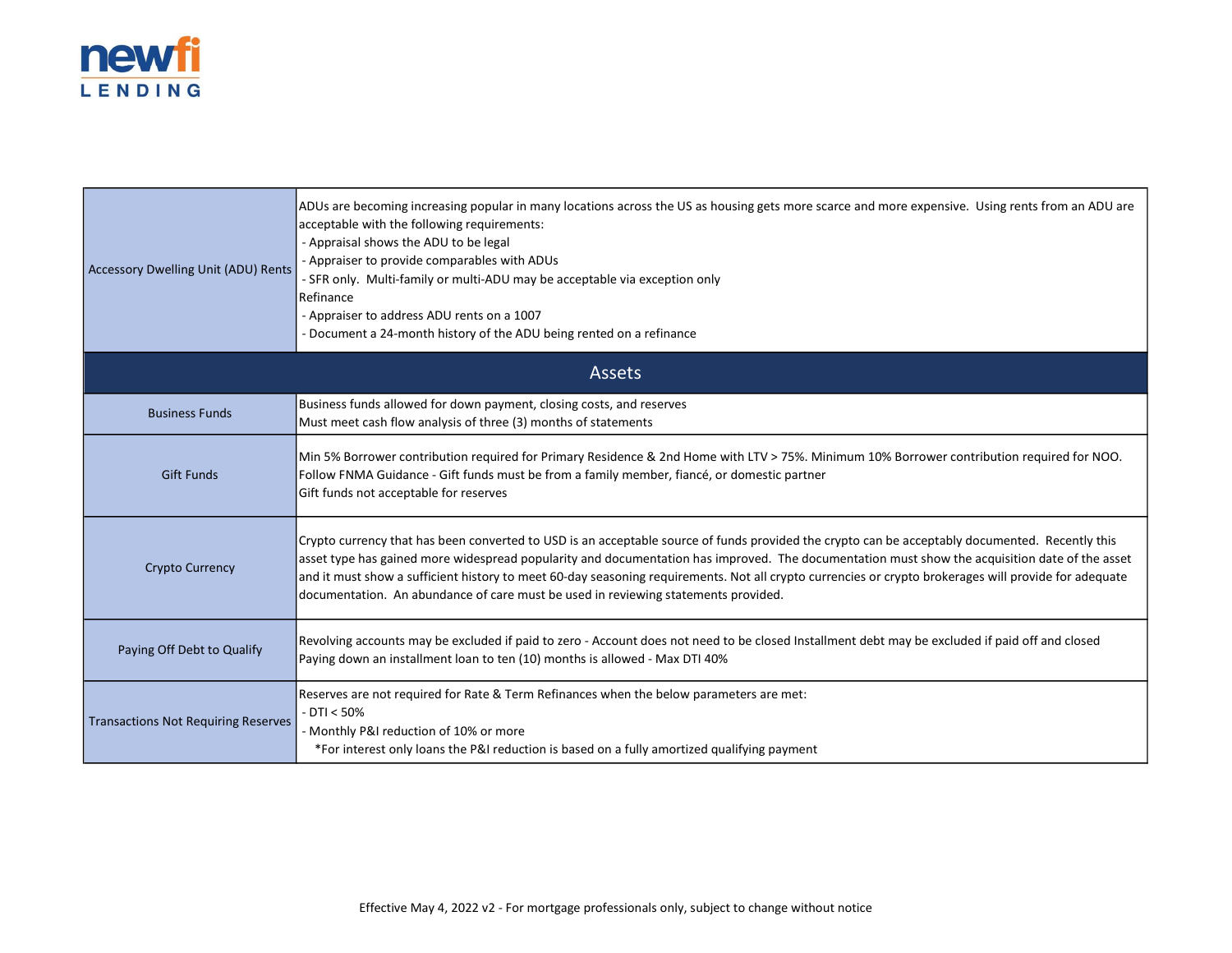

| Reserves                             | All reserve requirements are based on subject property PITI<br>If transaction fits 2 categories listed below, only the larger requirement applies.<br>6 months PITI required for LTV <= 85%<br>12 months PITI required for LTV > 85%<br>9 months PITI required for loan amounts > \$1.5mm<br>12 months PITI required for loan amounts > \$2.5mm<br>Other REO (Additional reserves is a one-time addition to requirement):<br>6 months additional subject property PITI if subject property loan amount is $\leq$ \$1.0mm<br>Reserves may come from subject property cash out refinance |  |
|--------------------------------------|----------------------------------------------------------------------------------------------------------------------------------------------------------------------------------------------------------------------------------------------------------------------------------------------------------------------------------------------------------------------------------------------------------------------------------------------------------------------------------------------------------------------------------------------------------------------------------------|--|
| Source of Reserves                   | Funds in non-cash holdings (stocks, bonds, mutual funds) are not required to be discounted.<br>Retirement accounts used for reserves.<br>- Employer sponsored savings plans (like a 401k) require TOW from employer which allow for hardship withdrawal (not required for IRA)<br>Reserves may come from subject property cash out refinance                                                                                                                                                                                                                                           |  |
| IPC (Interested Party Contributions) | Owner Occupied & 2nd Home - 6% for LTV's <= 80%, 4% for LTV's > 80%<br>NOO - 3% for all LTV's                                                                                                                                                                                                                                                                                                                                                                                                                                                                                          |  |
| Property / Appraisal Information     |                                                                                                                                                                                                                                                                                                                                                                                                                                                                                                                                                                                        |  |
| Acreage                              | No more than twenty (20) acres                                                                                                                                                                                                                                                                                                                                                                                                                                                                                                                                                         |  |
| <b>Rural Properties</b>              | Allowed<br>Reduce max allowed LTV by 5%<br>Considered Rural when 2 of the 3 listed below are present or the appraiser has designated the property as rural:<br>- Non paved service road<br>- 2 or more comps are > 5 miles away from the subject property<br>- Subject surrounding area is less than 25% built up                                                                                                                                                                                                                                                                      |  |
| <b>Property Flips</b>                | A property is considered a flip if either of the following are true:<br>- The purchase price exceeds the seller's acquisition cost by more than 10% if the property was acquired 90 or fewer days prior to the borrower's<br>purchase contract date<br>- The purchase price exceeds the seller's acquisition cost by more than 20% if the property was acquired 91 - 180 days prior to the borrower's purchase<br>contract date<br>If the property is a flip based on the guidance above, a second appraisal is required                                                               |  |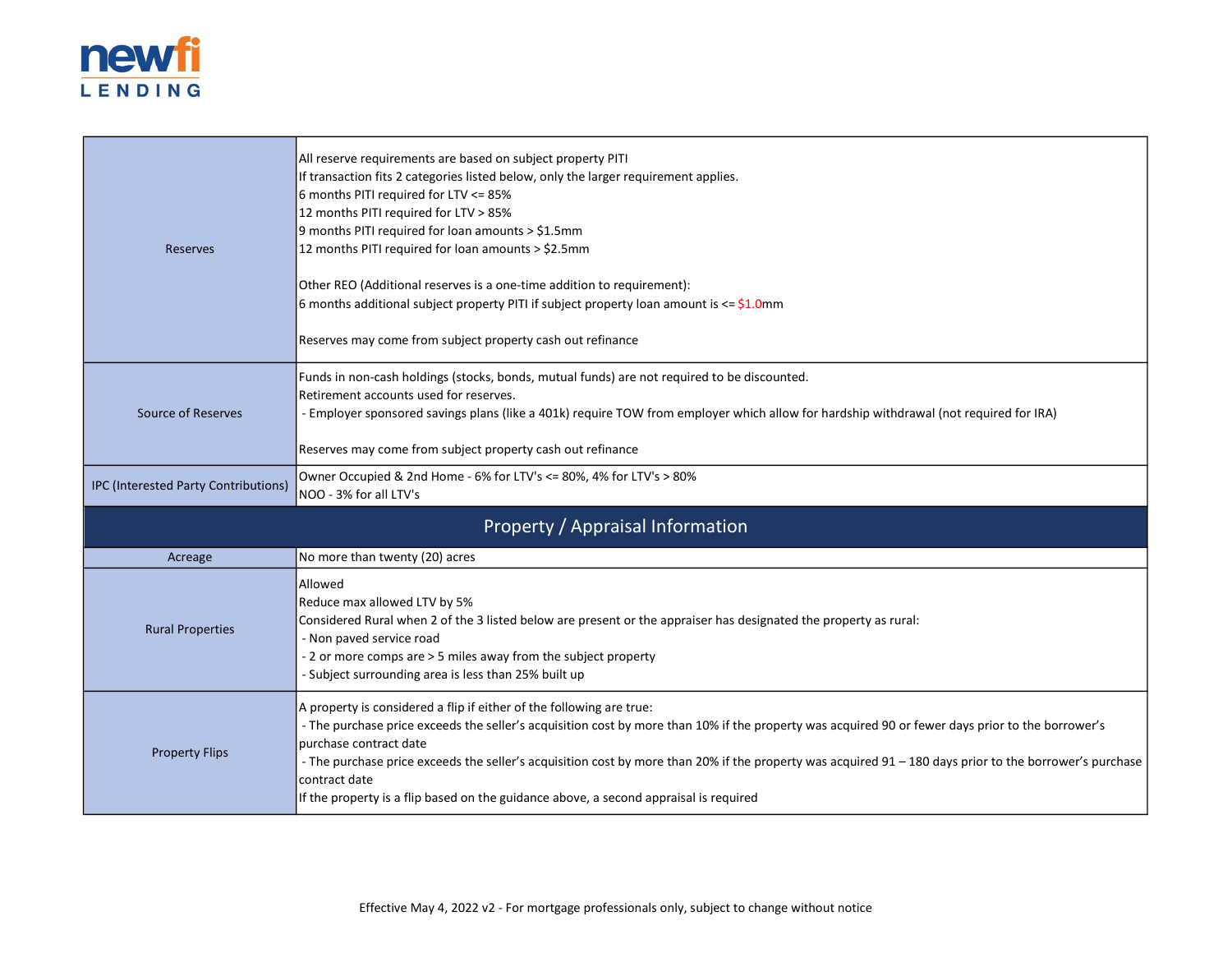

| <b>Recently Listed Properties</b> | Properties listed at the time of application are not eligible<br>Properties listed in the past six (6) months prior to the application date are not eligible for cash-out transactions<br>Properties listed in the period between three (3) and six (6) months from app date may be eligible for rate & term refinances                                                                                                                                                                                                                                                                                                                                                                                  |
|-----------------------------------|----------------------------------------------------------------------------------------------------------------------------------------------------------------------------------------------------------------------------------------------------------------------------------------------------------------------------------------------------------------------------------------------------------------------------------------------------------------------------------------------------------------------------------------------------------------------------------------------------------------------------------------------------------------------------------------------------------|
| <b>Warrantable Condos</b>         | <b>Established projects ONLY</b><br>Detached units and small projects (2-4 condos) follow FNMA guidance (No HOA review required) HOA Review Type: follow FNMA requirements                                                                                                                                                                                                                                                                                                                                                                                                                                                                                                                               |
| Non Warrantable Condos            | The following may be considered via exception. Exception pricing will be applied:<br>- Investor concentration up to 70%<br>- Commercial space up to 50%<br>- Single owner/entity concentration up to 25% (for projects of 10 units or less, max 2-units<br>- Annual budget allocation to reserves < 10% allowed with the following:<br>- Appraisal shows no major repairs required AND<br>- A lower annual allocation permitted if the following reserve balance thresholds are met:<br>-7% to 9.99% requires reserve fund balance of 50% of annual budget<br>- 5% to 6.99% requires reserve fund balance of 75% of annual budget<br>-3% to 4.99% requires reserve fund balance of 100% of annual budget |
| Ineligible Properties             | Condotels & resort style condos<br>Unique style homes: earth, dome, etc.<br>Property condition of C5 or C6<br>Working farms or ranches                                                                                                                                                                                                                                                                                                                                                                                                                                                                                                                                                                   |
| <b>Appraisal Requirements</b>     | A second appraisal is required when any of the following exist:<br>- The loan amount is greater than \$2,000,000<br>- The transaction is a flip (see Property Flipping section)<br>When a second appraisal is required, the value is based on the lower of the two (2) values. The second appraisal must be from a different company and<br>appraiser than the first appraisal.                                                                                                                                                                                                                                                                                                                          |